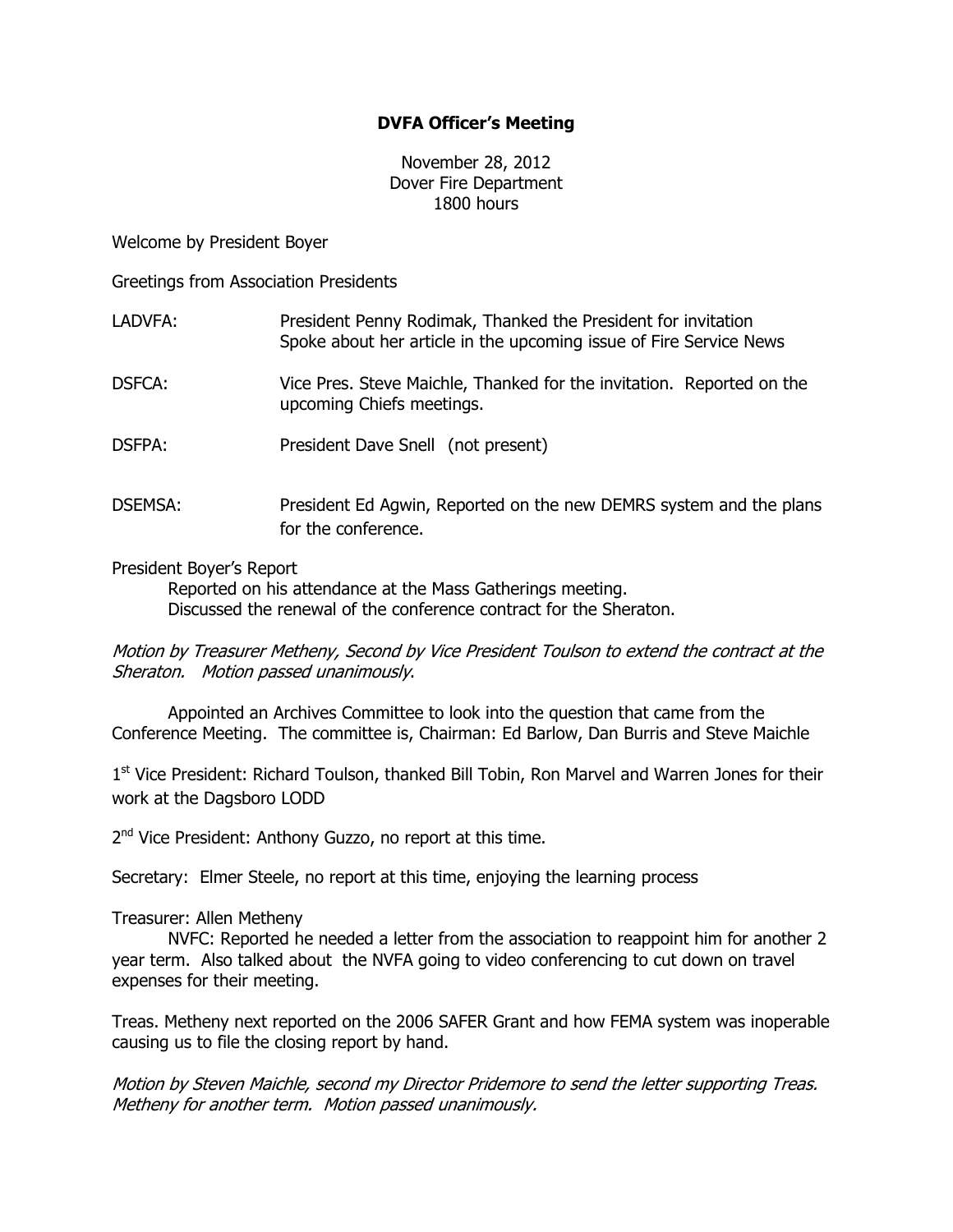Conference Chairman: John McKenzie, not in attendance

Delaware State Fire Prevention Commission Chairman: Dave Roberts reported on the new EMS reporting system, the new Ambulance Regulations and the Fire Commissioner's Conference in Rehoboth Beach.

Recruitment and Retention Coordinator: Earle Dempsey updated the officers on the new recruitment and retention program to satisfy the last of our SAFER Grant. His report is attached.

Foundation and Out of State Coordinator: Steve Austin, not in attendance

Mutual Relief: Joe Zeroles, not in attendance

Executive Manager: Warren Jones discussed the following:

Surf Fishing Permit Application: They are now on the website Basket Bingo: It is an issue going on with the Ladies Auxiliaries and the recent enforcement by the Charitable Gambling Commission. He is working with the Ladies and Rep. Kowolka on addressing the problem.

FDIC: Needed a motion to attend the FDIC

Motion by Director Walius, Second by Director Carrier for the usual DVFA Attendees to attend the FDIC. Motion carried unanimously.

Surplus Property: Discussed a phone call received from Sen. Coons office with reference to surplus government property.

TMT: Discussed the recent TMT (Traffic Management Team) meeting he has been attending Meeting with Governor: Advised he has contacted the Governor's Office about the annual meeting.

Revolving Loan Fund: Reported that the fund will be exhausted by the next meeting and how we need to ask the Governor to replenish the fund.

Motion by Treas. Metheny, Second by Steve Maichle to ask the Governor to \$2 Million dollars to be added to the fund. Motion passed unanimously.

New Legislators: Talked about the 15 new legislators in the General Assembly this year. Hurricane Sandy Food Drive: Reported that the Fire Companies collected 17 pallets and 18,000 lbs. of food.

Directors:

Bill Tobin, Thanked everyone and wished all a Happy Holiday. He also spoke on the Future of the Radio System Committee and the possible cost in the future.

Joe Zeroles, not present